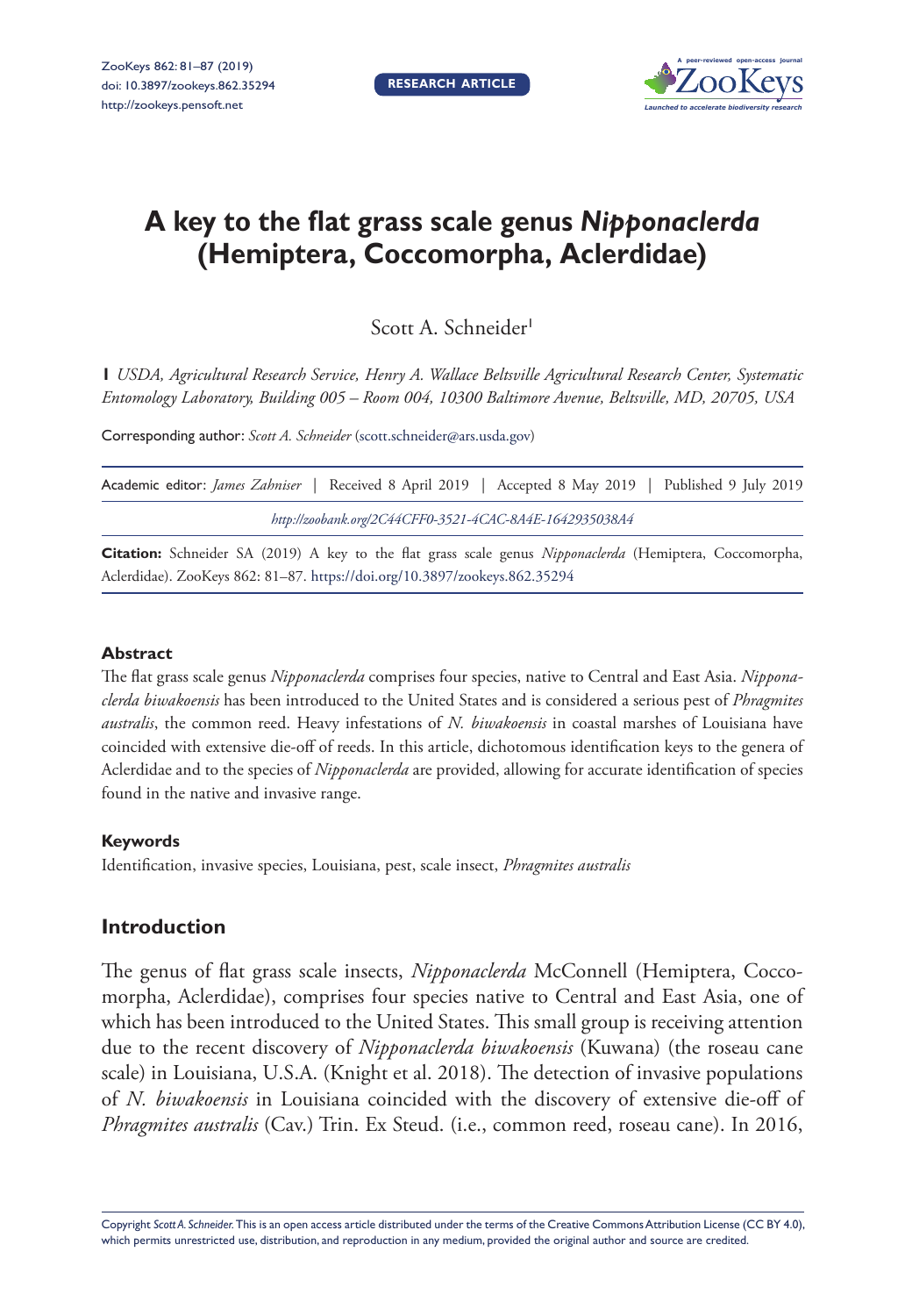surveyors found large stands of dead or dying *P. australis* in Plaquemines Parish, Louisiana (Knight et al. 2018), part of the Mississippi River Delta (MRD). This sparked concern due to the reeds' importance to marsh ecosystems and coastal infrastructure. Losses of *Phragmites* in the MRD could have substantial, negative economic repercussions. Roseau cane is the dominant emergent plant in the MRD; it builds, maintains, and protects marsh soils and provides habitat for diverse wildlife. Dense stands of roseau cane help reduce wave action, which shields coastal regions from damaging storm surges and hurricanes. The marshes also shelter a network of shipping channels as well as oil and gas infrastructure in this region.

Presently, *N. biwakoensis* is the only member of this genus to be considered a pest. Heavy infestations in Louisiana reached over 2,000 individuals per stem in 2016–2017 (Knight et al. 2018). In China it is considered a pest of *P. australis*, which is cultivated for the paper industry (Brix et al. 2014). Natural enemies help keep populations at low abundance in the native range, and in Japan and China *N. biwakoensis* served as a model for studies about parasitism by hymenopterans and predation from birds (Kaneko 1995; 2004; 2005; Xiong et al. 2010).

Aclerdids feed primarily on grasses (Poaceae), which include some of the most important commodities such as maize, rice, wheat, and sugarcane. But damaging infestations of aclerdids are uncommon on commodities (McConnell 1954), which explains why aclerdids have received minimal attention in the taxonomic literature, where efforts skew toward larger groups with more significant agricultural impact. Thus, Aclerdidae is an especially difficult group to identify to species. The only key ever published to differentiate between species of *Nipponaclerda* was by Borchsenius (1960), which can be used to separate *N. biwakoensis* from *N. turanica* (Archangelskaya) (reproduced in Wang 1994). Considering the potential economic impact of *N. biwakoensis*, a history of introduction to the United States, and the possibility of discovering additional species, it is important to have a tool that allows for accurate identification of species in this genus.

## **Materials and methods**

Specimens of *N. biwakoensis* collected from Louisiana and Texas were slide-mounted following the protocol of the Systematic Entomology Laboratory (USDA, ARS) at Beltsville, Maryland [\(http://www.ars.usda.gov/Main/docs.htm?docid=9832\)](http://www.ars.usda.gov/Main/docs.htm?docid=9832). DNA extractions were performed on some specimens prior to slide-mounting (see Knight et al. 2018); others were prepared without having an extraction performed. Specimens are deposited in the United States National Museum of Natural History's Collection of Coccomorpha, housed in Beltsville, Maryland. Observations were made using a Zeiss Axio Imager.M2 (Carl Zeiss Inc., Thornwood, NY, U.S.A.). Diagnostic information for species of *Nipponaclerda* was drawn from published descriptions and illustrations (Borchsenius 1960; Kuwana 1907; McConnell 1954; Wang and Zhang 1994; Zhang 1998).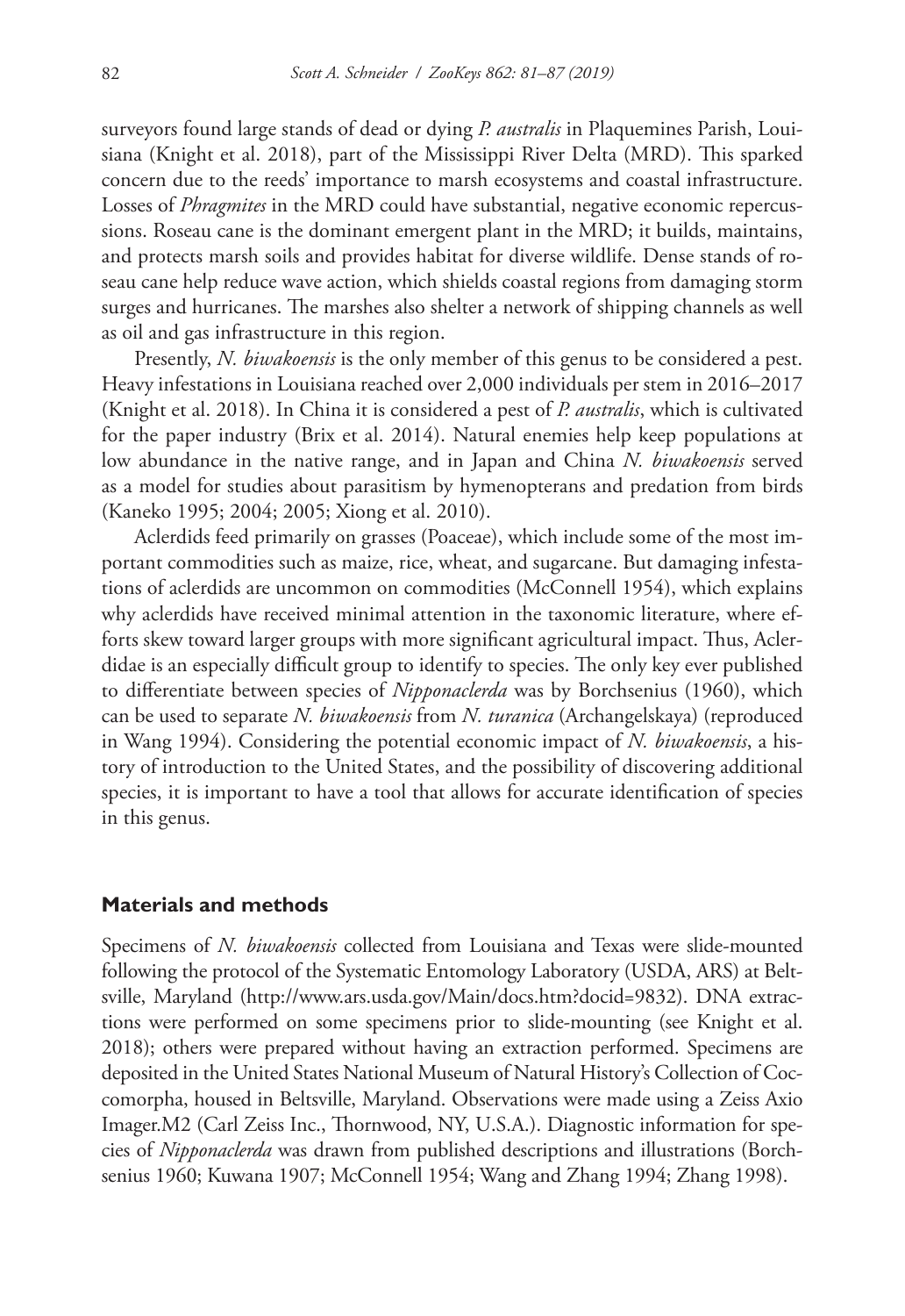#### **Institutional abbreviations**

| <b>CDFA</b> | California State Collection of Arthropods at California Department of |
|-------------|-----------------------------------------------------------------------|
|             | Food and Agriculture                                                  |
| <b>USNM</b> | The Smithsonian Institute, United States National Museum of Natural   |
|             | History, Entomology Collection, Coccomorpha                           |

### **Taxonomy**

#### *Nipponaclerda* **McConnell, 1954**

*Nipponaclerda* McConnell 1954: 107.

**Type species.** *Aclerda biwakoensis* Kuwana by monotypy and original designation.

**Comments.** *Nipponaclerda* are classified within the subfamily Aclerdinae Cockerell (Hodgson and Millar 2002), with *Aclerda* Signoret and *Lecanaclerda* Hodgson & Millar. Members of this genus are similar to species of *Aclerda* but can be distinguished in the adult female stage by the poor development of anal ring setae, which are few in number, shorter than the anal plate, and never extend beyond the body apex (Borchsenius 1960). In adult females of *Aclerda*, these setae are numerous, long, and usually protrude beyond the posterior body margin; however, these setae fail to extend beyond the margin in *A. pasquieri* Balachowsky, *A. sinaloaensis* McConnell, and *A. subterranea* Signoret. Additionally, dorsal conical pores (referred to as invaginated setae in McConnell 1954) can be found in species of *Aclerda* but are absent from *Nipponaclerda*. There are no discernable differences between the immature instars of these two genera but adult males of *Nipponaclerda* can be differentiated by the encircling marginal setae, absence of dorsal invaginated conical pores, and reduction in the number of anal ring setae (McConnell 1954). The adult male stage has only been described for *N. biwakoensis*.

The list of host genera reported in ScaleNet (<http://scalenet.info/>; last accessed 19 March 2019) for *Nipponaclerda* species includes: *Agropyron*, *Bambusa*, *Fargesia*, *Phragmites*, *Sorghum* (Poaceae), and *Juncus* (Juncaceae) (Borchsenius 1960; García Morales et al. 2016; McConnell 1954; Wang 1994; Wang and Zhang 1994; Zhang 1998).

#### **Species list**

*Nipponaclerda biwakoensis* (Kuwana, 1907: 187) *Nipponaclerda leptodermis* Wang & Zhang, 1994: 94 *Nipponaclerda triumpha* Zhang, 1998: 7 *Nipponaclerda turanica* (Borchsenius, 1950: 156)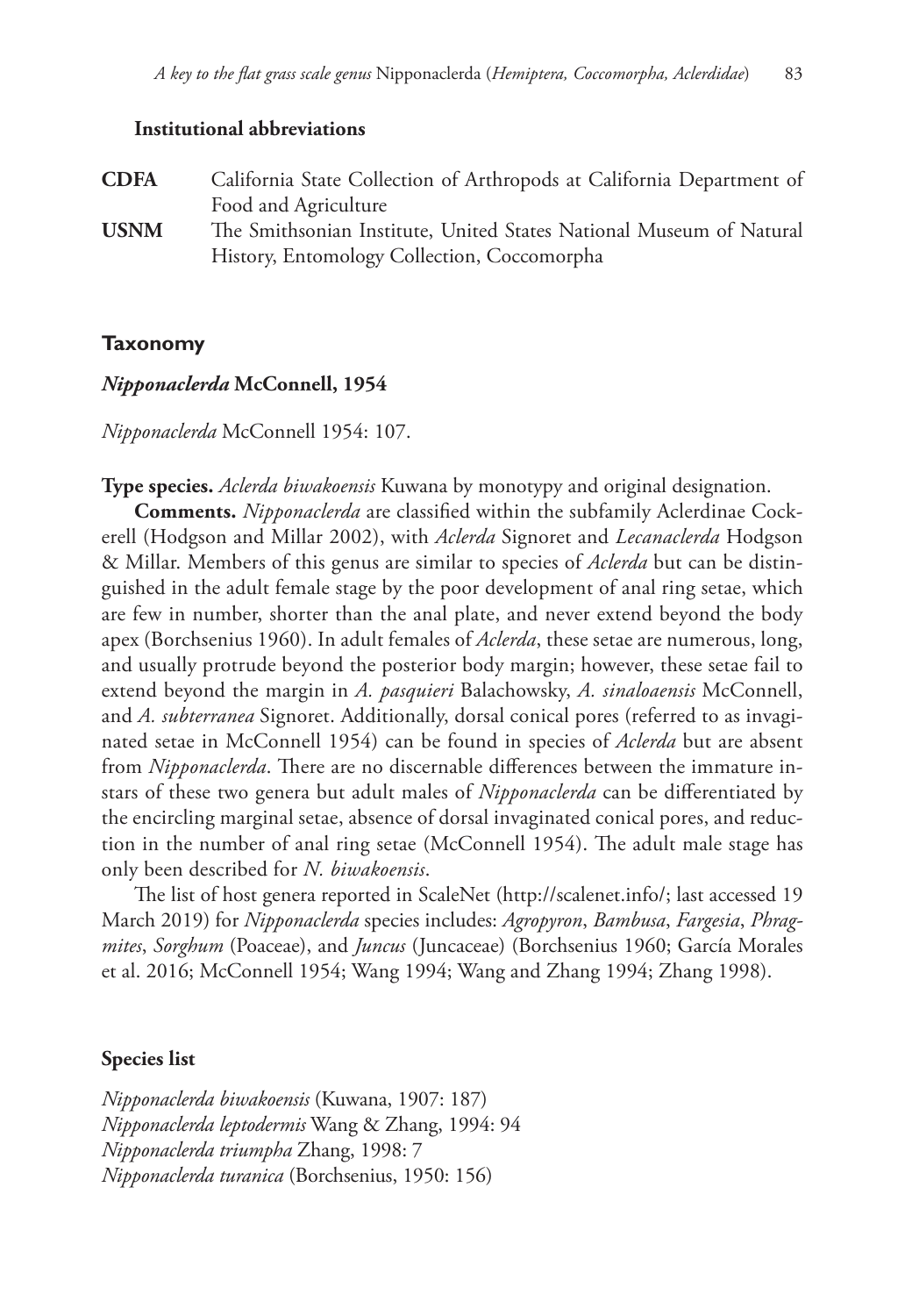# **Key to genera of Aclerdidae based on adult females\***

|   | Legs and antennae fully developed; pregenital disc-pores present across abdominal   |
|---|-------------------------------------------------------------------------------------|
|   |                                                                                     |
|   | Legs and antennae absent or very reduced; pregenital disc-pores absent 2            |
| 2 | Caudal region of abdomen with sclerotized cone; anal cleft absent; most abundant    |
|   |                                                                                     |
|   | Caudal region of abdomen without sclerotized cone; anal cleft clearly present; most |
|   | abundant dorsal tubular duct without internal divisions or loculi 4                 |
| 3 | Thorax with pair of sclerotized brachial plates extending laterally onto dorsum     |
|   |                                                                                     |
|   | Thorax without pair of sclerotized brachial plates extending laterally onto dorsum  |
|   |                                                                                     |
| 4 | Anal ring usually bearing about 10–20 anal ring setae, each longer than length of   |
|   | anal plate, often extending beyond posterior body margin; dorsal conical pores      |
|   |                                                                                     |
|   | Anal ring bearing 2 groups of 3–5 setae, each much shorter than length of anal      |
|   | plate, or anal ring setae inconspicuous, never extending beyond body margin; dor-   |
|   | sal conical pores (invaginated setae of McConnell 1954) absent Nipponaclerda        |

## **Key to** *Nipponaclerda* **based on adult females**

- 1 Marginal tuberculate setae present; few multilocular disc pores associated with spiracles only; macrotubular ducts present...........................................................**2**
- Marginal tuberculate setae absent; numerous multilocular disc pores arranged in submarginal ring and associated with spiracles; macrotubular ducts absent .........**3**
- 2 Marginal tuberculate setae arranged in continuous unbroken ring; multilocular disc pores variable in number, ranging from 4–20 just anterior to spiracles, rarely absent; microtubular ducts at anterior end of body numerous, arranged in 6–10 irregular rows.............................................................. *N. biwakoensis* **(Kuwana)**
- Marginal tuberculate setae interrupted at anal cleft, not forming continuous unbroken ring around margin; multilocular disc pores numbering greater than 20 just anterior to spiracles; microtubular ducts at anterior end of body few, scattered, arranged in 1–4 irregular rows.................................... *N. turanica* **(Borchsenius)**
- 3 Vestigial legs present on mesothorax between anterior and posterior spiracles, represented by small tubercle with approximately 7 short setae; atrium of spiracles relatively small with about 2 rows of multilocular disc pores; submarginal patch of microtubular ducts present on dorsum of head .....................*N. triumpha* **Zhang**
- Vestigial legs entirely absent; atrium of spiracles relatively large with approximately 4 rows of multilocular disc pores; microtubular ducts absent from dorsum of head.................................................................... *N. leptodermis* **Wang & Zhang**

The key to genera is adapted from Hodgson and Millar (2002), with the fourth couplet revised to reflect traits shared among all species of *Nipponaclerda*.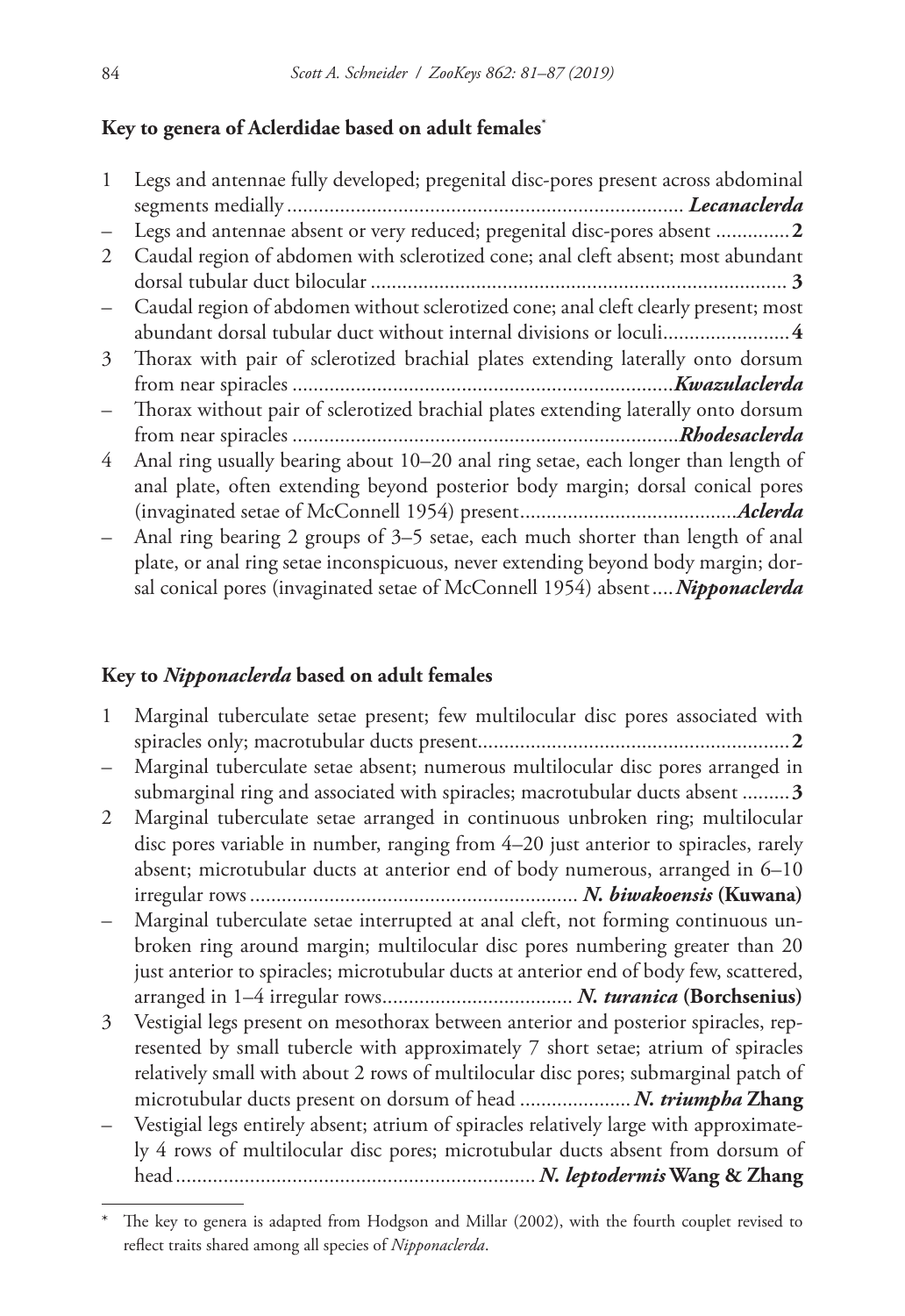### *Nipponaclerda biwakoensis* **(Kuwana, 1907)**

**Material examined.** UNITED STATES • 11 ♀; Louisiana, Plaquemines Parish, Venice, West Bay South End; 29°7.5'N, 89°17.2'W; 1 March 2017; R. Diaz leg.; *Phragmites australis*; USNM • 2 immatures; same collection data as for preceding; 1 March 2017; R. Diaz leg.; *Phragmites australis*; USNM • 2 ♀; Texas, Jefferson County, Port Arthur, near J.D. Murphree WMA; 29°53.2'N, 94°2.2'W; 11 July 2018; I.A. Knight leg.; *Phragmites australis*; USNM • 1 ♀; quarantine interception at California, San Diego, originating from Japan; 2 April 1959; L. Widman leg.; *Phragmites* sp. or rush; CDFA • 3 ♀; quarantine interception at California, Los Angeles, San Pedro, originating from Japan; 22 March 1960; M.F. Brown, Jr. leg.; *Phragmites communis* (=*australis*); USNM • 1  $\Omega$ ; quarantine interception at California, Stockton, originating from Japan; 25 May 1961; R.E. DeVol leg.; *Phragmites communis* (= *australis*); USNM • same collection data as for preceding; 3 ♀; 25 May 1961; R.E. DeVol leg.; *Phragmites communis* (=*australis*); CDFA • 2 ♀; quarantine interception at Hawaii, originating from Japan; 25 March 1960; L. Chilson leg.; *Phragmites communis* (=*australis*) stems; USNM. CHINA • 2 ♀; Taiwan, Taichung County; 24°19.2'N, 12°33.5'E; 22 August 2018; S-G. Syu and J-L. Jhu leg.; *Phragmites australis*; USNM • 3 ♀; Hong Kong Special Administrative Region, Tin Shui Wai, Hong Kong Wetland Park, fresh water marsh; 22°28.1'N, 11°0.4'E; 7 August 2018; B. Brown leg.; *Phragmites australis*; USNM. JAPAN • 2 ♀; Fukuoka, Nishi-Ku, Motooka; 33°35.5'N, 13°13.9'E; 25 October 2018; H. Tanaka leg.; *Phragmites australis*; USNM • 3 ♀, syntype; Omi; August 1902; S.I. Kuwana leg.; on rush; USNM • 5 ♀, syntype; Tokio [Tokyo]; 16 April 1906; S.I. Kuwana leg.; *Phragmites communis* (= *australis*); USNM • 4 immatures; same collection data as for preceding • 1  $\frac{1}{2}$ ; Tokyo; 18 October 1953; R. Takahashi leg.; *Phragmites*; USNM.

**Notes.** Adult females of *N. biwakoensis* are similar in appearance to *N. turanica* but the two can be easily distinguished by the traits mentioned above, and in addition by the pattern of sclerotization and by the types of setae located on the anal plate and posterior margin. The posterior end is heavily sclerotized in *N. turanica*, whereas in *N. biwakoensis*, moderate sclerotization is more evenly distributed along the marginal rim, becoming more heavily sclerotized in mature females. *N. biwakoensis* possesses some tuberculate setae on the anal plate and bears only tuberculate or spine-like setae on the posterior body margin. In contrast, only flagellate setae are present on the anal plates of *N. turanica* and several flagellate setae fall on the posterior body margin. *N. biwakoensis* was well-illustrated by McConnell (1954); additional illustrations were published by Kuwana (1907; 1932) and Wang (1994).

Several natural enemies of *N. biwakoensis* are reported in the literature. The parasitoids *Astymachus japonicus* Howard, *Boucekiella depressa* Hoffer, *Platencyrtus aclerus* Xu (Hymenoptera: Encyrtidae), and *Aprostocetus* sp. (Hymenoptera: Eulophidae) have been reported from the native range (Kaneko 2004; Xu and Wang 2003), which includes China, Japan, and South Korea (García Morales et al. 2016). Knight et al. (2018) reported *Neastymachus japonicus* Tachikawa, *B. depressa*, and *Astymachus* sp. (Hymenoptera: Encyrtidae) parasitizing populations in Louisiana, U.S.A.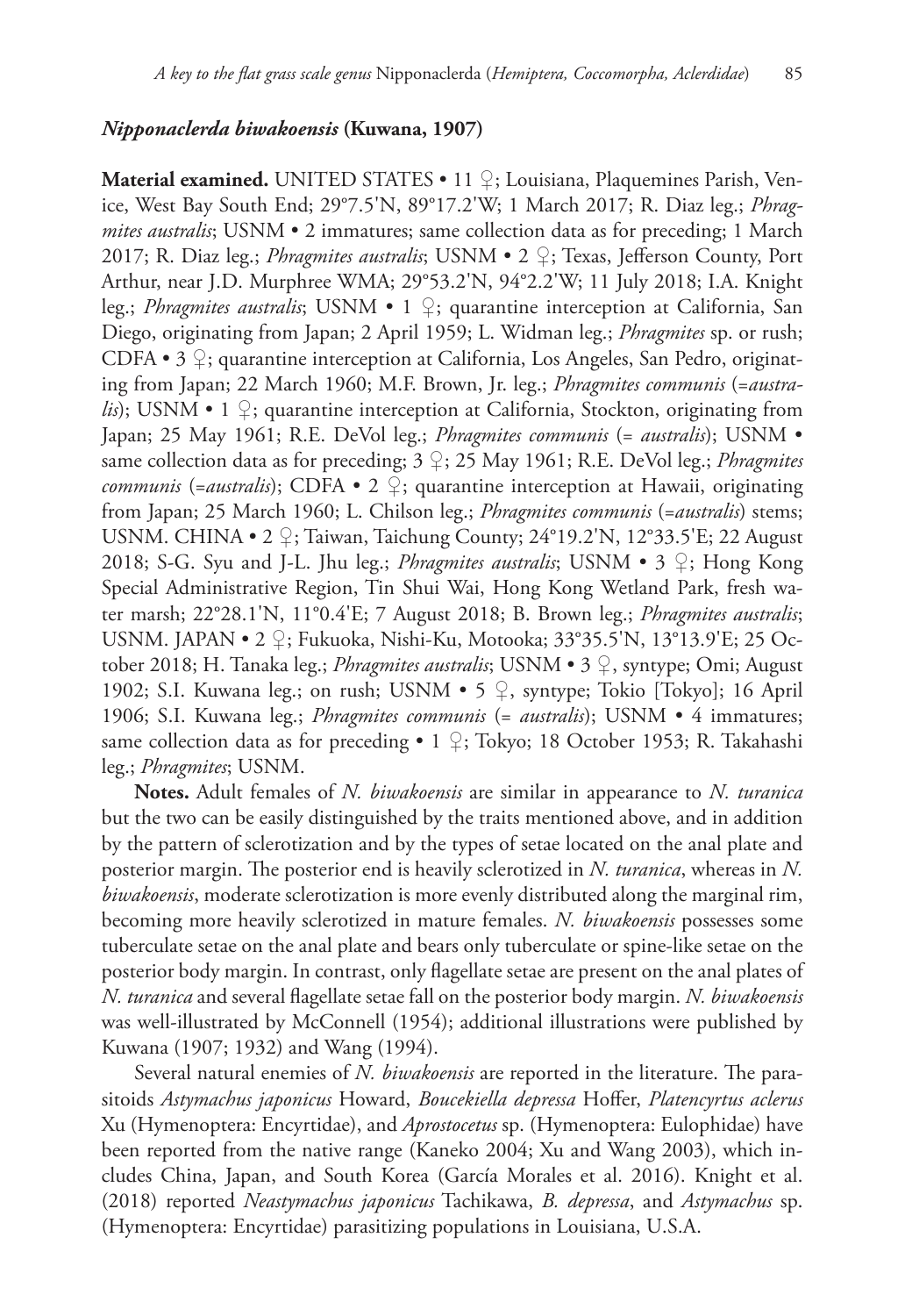It is difficult at present to determine the origin and timing of invasion to the United States. Specimens of *N. biwakoensis* were encountered in quarantine interceptions originating from Japan three times in California and once in Hawaii, between 1959 and 1961. But populations have only been collected from the U.S. since 2016 (Knight et al. 2018), suggesting their establishment is a recent event. Infestations have been found in Louisiana and eastern Texas on *Phragmites australis*, which appears to be the primary host for this species. *N. biwakoensis* was also reported on species of *Agropyron* and *Juncus* (Wang 1994), but these host records should be confirmed through further sampling.

#### **Acknowledgements**

I thank Douglass R. Miller (USDA ARS – retired) and Muhammad Z. Ahmed (Florida Department of Agriculture and Consumer Services) for searching the Florida State Collection of Arthropods for additional specimens of *Nipponaclerda*. Thanks to Natalia von Ellenrieder for verifying the identity of *N. biwakoensis* specimens deposited in CDFA and for sending specimen information. I thank Rodrigo Diaz and Ian Knight (Louisiana State University, Department of Entomology) for bringing the invasion of roseau cane scale to my attention and for their continued collaboration on this project, along with an international team of collaborators. Mention of trade names or commercial products in this publication is solely for the purpose of providing specific information and does not imply recommendation or endorsement by the U.S. Department of Agriculture; USDA is an equal opportunity provider and employer.

#### **References**

- Borchsenius NS (1960) Fauna of USSR, Homoptera, Kermococcidae, Asterolecaniidae, Lecanidodiaspididae, Aclerdidae [English translation]. Akademiia Nauk SSSR, Zoologicheskii Institut, Leningrad, 282 pp.
- Brix H, Ye S, Laws EA, Sun D, Li G, Ding X, Yuan H, Zhao G, Wang J, Pei S (2014) Largescale management of common reed, *Phragmites australis*, for paper production: a case study from the Liaohe Delta, China. Ecological Engineering 73: 760–769. [https://doi.](https://doi.org/10.1016/j.ecoleng.2014.09.099) [org/10.1016/j.ecoleng.2014.09.099](https://doi.org/10.1016/j.ecoleng.2014.09.099)
- García Morales M, Denno BD, Miller DR, Miller GL, Ben-Dov Y, Hardy NB (2016) ScaleNet: A Literature-based model of scale insect biology and systematics. Database 2016: bav118. <https://doi.org/10.1093/database/bav118>
- Hodgson CJ, Millar IM (2002) A new subfamily, two new genera and three new species of Aclerdidae (Hemiptera: Coccoidea) from southern Africa, with a phylogenetic analysis of relationships. Systematic Entomology 27: 469–517. [https://doi.org/10.1046/j.1365-](https://doi.org/10.1046/j.1365-3113.2002.00189.x) [3113.2002.00189.x](https://doi.org/10.1046/j.1365-3113.2002.00189.x)